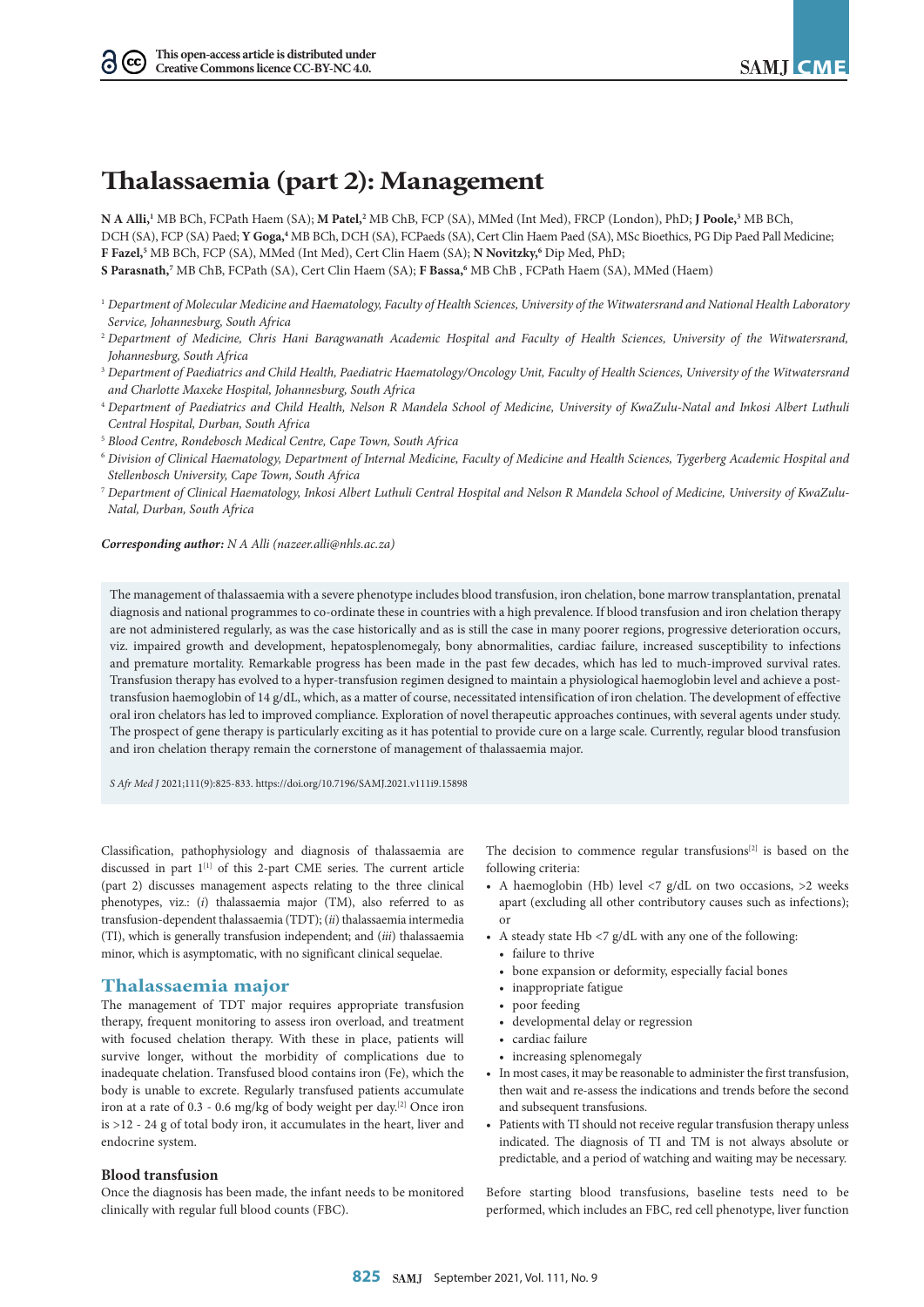tests (LFTs), serum iron studies, serum ferritin and baseline viral determination for hepatitis B (HBV), hepatitis C (HCV), HIV, cytomegalovirus (CMV) and parvovirus B19. Regular follow-up with blood tests at selected intervals is important for early identification of complications (Table 1).

## **Transfusion programme**

Transfusion therapy aims to permit normal growth and activity levels, and prevent skeletal changes due to marrow hypertrophy. Transfusions should initially be given every 3 - 5 weeks. [3]

The pre-transfusion Hb determines the volume of blood to be transfused, and the aim is to maintain the pre-transfusion Hb between 9 g/dL and 10.5 g/dL.

In paediatric patients, transfusion volume (mL) = (target Hb 14 g/dL – actual Hb)  $\times$  weight (kg)  $\times$  3.5. The post-transfusion Hb should not exceed 14 g/dL. Blood should be transfused at a rate of 5 mL/kg/hour.

In patients with severe anaemia (Hb  $<$ 5  $g/dL$ ) or those with cardiac compromise, transfusions should be administered at 2 mL/kg/h to avoid fluid overload. Diuretics may need to be administered.

If cardiac insufficiency is present, pre-transfusion Hb levels need to be maintained at higher levels, i.e. between 11 g/dL and 12 g/dL, and small volume transfusions may need to be administered weekly or every 2 weeks.

Transfusion volume should be recorded at each visit, and the transfusion requirements reviewed 6 - 12-monthly. The usual transfusion requirement is between 200 mL/kg/year and 250 mL/kg/year.

Ideally, the type of blood product to be used is leukodepleted packed red cells, preferably <5 days old. Some blood banks can supply highly packed red cells by a process of spinning and aspirating excess plasma.

Blood transfusions should be given in a dedicated facility, and administered with minimal disruption to the patient, to maintain good quality of life. Good transfusion practice should be observed with written policies (standard operating procedure).

#### **Iron overload and chelation therapy**

Regularly transfused patients accumulate iron at a rate of 0.3 - 0.6 mg/kg of body weight per day.[2] The human body does not have a physiological mechanism to excrete iron. When total body iron exceeds 12 - 24 g, it accumulates in the heart, liver and endocrine system.

# **Table 1. Schedule of measurements and follow-up assessments**

| Test                                                   | Age, years   | Frequency                                              |
|--------------------------------------------------------|--------------|--------------------------------------------------------|
| FBC differential count and platelets                   | All          | Monthly (or more frequently if indicated)              |
| <b>LFTs</b>                                            |              | Monthly if on DFP or DFX                               |
| U&E, urine dipstix                                     |              | Monthly if on DFX                                      |
| Ferritin                                               | All          | Every 3 months                                         |
| Hepatitis B and C, HIV                                 | All          | Annual                                                 |
| FSH, LH                                                | $\geq 10$    | Annual. If abnormal, GnRH stimulation test, where      |
|                                                        |              | indicated                                              |
| Testosterone, oestradiol/oestrogen                     | $\geq 10$    | Annual                                                 |
| Calcium                                                | $\geq 10$    | Every 6 months                                         |
| PTH, vitamin D                                         | $\geq 10$    | Annual                                                 |
| TSH, T4                                                | $\geq 10$    | Annual                                                 |
| Fasting/random glucose                                 | $\geq 10$    | Every 6 months. OGTT if abnormal                       |
| $\alpha$ FP/liver ultrasound                           | $\geq 10$    | Annual                                                 |
| FerriScan (MRI R2)                                     | $\geq 10$    | Annual                                                 |
| Liver MRI T2 <sup>*</sup> (if FerriScan not available) | $\geq 10$    | Annual                                                 |
| TRV (echocardiogram)                                   | $\geq 10$    | Annual                                                 |
| Cardiac MRI T2*                                        | $\geq 10$    | >20 ms: biennially                                     |
|                                                        |              | $10 - 20$ ms: annually                                 |
|                                                        |              | $<$ 10 ms: 6 monthly                                   |
| Bone mineral density scan/DEXA                         | $\geq 10$    | Every 18 - 24 months                                   |
| Tanner stage                                           | $10 - 20$    | Every 6 months                                         |
| Anthropometrics (height, truncal height, weight, head  | All          | Annual, every 3 - 6 months, during puberty and chronic |
| circumference, growth velocity)                        |              | transfusion, as indicated                              |
| Menstrual history and reproductive health              | $\geq 10$ or | Annual                                                 |
|                                                        | earlier      |                                                        |
| Transfusion history                                    | All          | Monthly or more frequently if indicated                |
| Chelation history and toxicity monitoring              | All          | Annual                                                 |
| Reproductive health                                    | $\geq$ 12    | Annual                                                 |
| Dental assessments                                     | All          | Annual                                                 |
| Ocular and auditory assessments                        | All          | Annual, once chelation commenced                       |
| Genotype                                               | All          | Once                                                   |
| Transplant evaluation/HLA typing                       | All          | Once                                                   |

FBC = full blood count; LFT = liver function test; DFP = deferiprone; DFX = deferasirox; U&E = urea and electrolytes; FSH = follicle-stimulating hormone; LH = luteinising hormone;<br>GnRH = gonadotrophin releasing hormone; P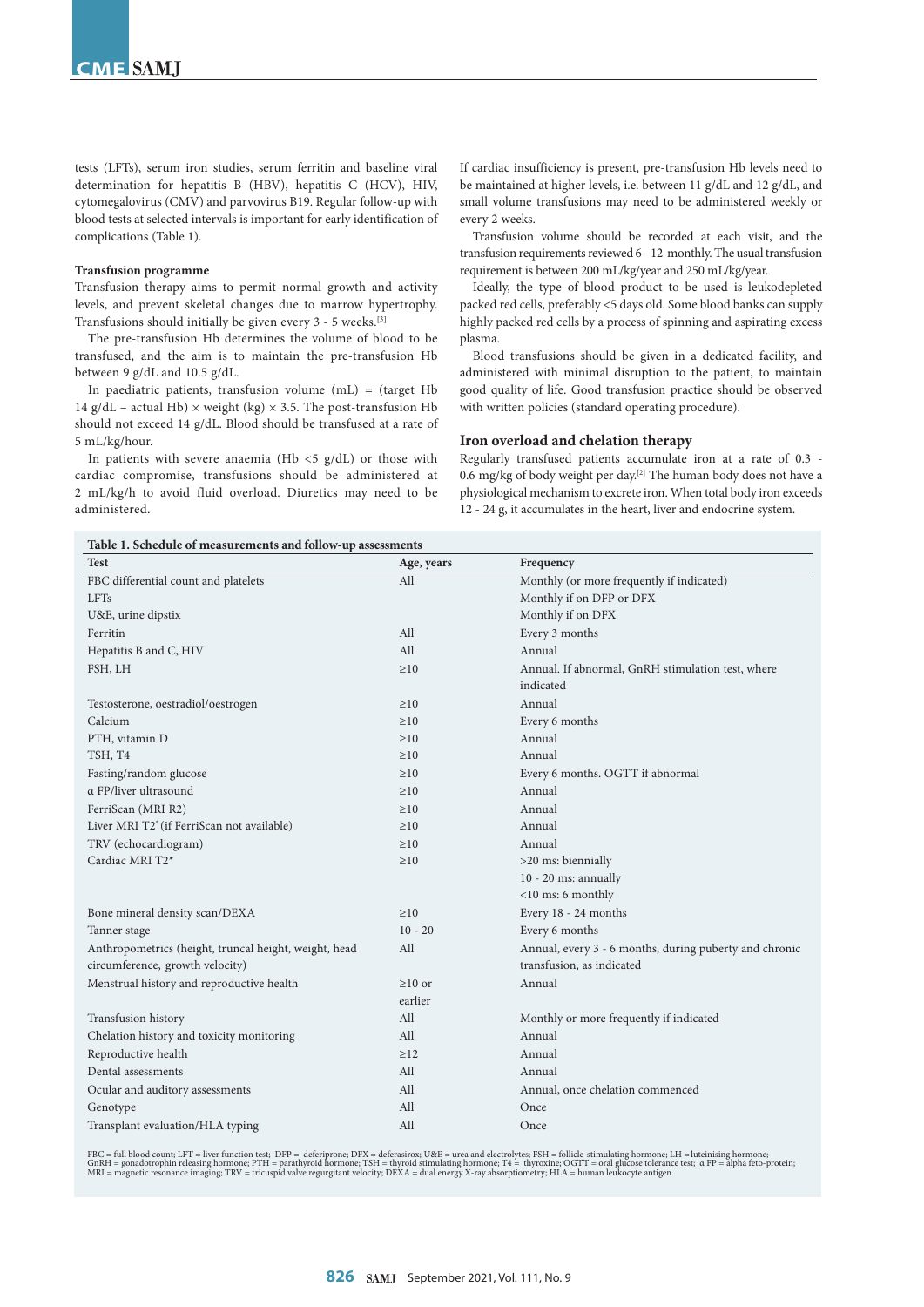Iron is extremely toxic to many tissues. Excess iron that exists as nontransferrin bound iron (NTBI) in the plasma and unbound iron in the intra-cellular compartment results in free radical damage to cells. It takes 3 - 10 years of chronic exposure to high iron levels before any measurable organ dysfunction occurs. Each organ has a different rate of iron deposition and reduction.[2-9]

The most effective strategy to prevent significant iron overload and tissue damage is early institution of chelation therapy, i.e. as soon as the patient is iron-overloaded.

Chelation therapy has two goals: (*i*) binding of toxic NTBI in the plasma; and (*ii*) removal of iron from the body.

Since removal of iron from normal tissues can be detrimental, chelation should not be started without evidence of iron overload. In infants, chelation therapy should be delayed until after the first year of life due to the toxicity of the chelators. It is generally commenced after 10 - 12 transfusions, or when the ferritin is persistently  $>1000$  µg/L. First-line therapy is usually oral deferasirox (DFX), which can be commenced in an infant >1 year of age. Subcutaneous administration of desferrioxamine (DFO) is an alternative but more traumatic for both patients and parents/ caregivers, given the parenteral route of administration and longer duration of administration.

The aims of iron chelation therapy are:[2-9]

- (*i*) to prevent iron overload and maintain a safe level of body iron by balancing iron intake from transfusion with iron excretion through chelation.
- (*ii*) rescue therapy: once excess iron accumulates in organs, damage starts to occur. Removal of iron is slow and inefficient, therefore prevention is superior to rescue therapy.
- (*iii*) emergency therapy: if heart failure develops, this requires urgent modification of chelation therapy with intensive treatment (see below).

There are currently three iron chelators available in South Africa (SA), viz. DFO mesylate (DFX) (Desferal), deferasirox (Exjade) and deferiprone (DFP)(Ferriprox). DFP availability is limited, and it currently requires a section 21 application via the SA Health Products Regulatory Authority. Characteristics of each iron chelator are detailed in Table 2.

All chelation regimens aim to attain and maintain an annual average serum ferritin of 500 µg/L - 1 000 µg/L, a liver iron between 3 mg/g and 7 mg/g dry weight (dw) and cardiac  $T2* > 20$  ms<sup>2</sup>.

The selection of drugs and doses will require adjustments depending on the iron burden and drug toxicities (Fig. 1).

| Characteristic         | Desferrioxamine (Desferal)                                         | Deferasirox (Exjade)                      | Deferiprone (Ferriprox)                   |
|------------------------|--------------------------------------------------------------------|-------------------------------------------|-------------------------------------------|
| Usual dose             | Children: 20 - 40 mg/kg/day                                        | 20 - 40 mg/kg/day                         | 75 - 100 mg/kg/day, in three              |
|                        | Adults: 20 - 60 mg/kg/day                                          |                                           | divided doses                             |
| Route and frequency    | SC or IV                                                           | Oral: daily (on empty stomach/            | Oral: every 8 hours                       |
|                        | SC: over 8 - 10 hours per night, for 5 - 7                         | preprandial)                              |                                           |
|                        | nights per week                                                    |                                           |                                           |
| Half-life              | $20 - 30$ min                                                      | 8 - 16 hours                              | $3 - 4 hours$                             |
| Route of excretion     | Urinary, faecal                                                    | Faecal                                    | Urinary, some faecal                      |
| Iron chelating ability | High (hexadentate)                                                 | Moderate (tridentate)                     | Low (bidentate)                           |
| Lipid solubility       | Low                                                                | High                                      | Intermediate                              |
| Monitoring             | Annual: ocular and auditory assessment                             | Annual: ocular and auditory<br>assessment | Annual: ocular and auditory<br>assessment |
|                        |                                                                    | Monthly: urinalysis, U&E, LFT             | Weekly FBC, then 2-weekly or              |
|                        |                                                                    | 3-monthly: FBC                            | monthly                                   |
| Side-effects           | Skin reactions at injection site                                   | Skin rash                                 | Mild to severe neutropenia/               |
|                        | Hypersensitivity                                                   | GIT: abdominal pain, diarrhoea,           | agranulocytosis                           |
|                        | Bone changes, growth retardation,                                  | nausea, vomiting                          | GIT: abdominal discomfort                 |
|                        | vertebral dysplasia, genu-valgum                                   | Renal: raised creatinine                  | Abnormal liver function tests             |
|                        | High-tone sensorineural deafness, tinnitus                         | (non-progressive, reversible),            | (transaminitis)                           |
|                        | Visual changes: cataracts and retinopathy                          | proteinuria                               | Arthralgia/arthritis                      |
|                        | Growth retardation                                                 | Liver: transaminitis (raised ALT)         | Zinc deficiency                           |
|                        | Infection: risk of Yersinia and Klebsiella                         | Sensorineural hearing loss                | Increased appetite                        |
|                        | Renal impairment                                                   | Contraindicated in pregnancy              | Teratogenic                               |
|                        | Pulmonary fibrosis                                                 | Hypersensitivity                          |                                           |
| Advantages             | Long-term experience                                               | Oral                                      | Oral                                      |
|                        | Safe in children <2 years                                          | Safe in children from 1 to 2 years        | More effective in removing cardiac        |
|                        | Intensive therapy reverses liver and cardiac                       | of age                                    | iron                                      |
|                        | overload                                                           | Long half-life, allows daily dosing       |                                           |
|                        | May be combined with deferiprone for<br>severe cardiac Fe overload | Better compliance                         |                                           |
| Disadvantages          | Prolonged parenteral infusions                                     | Limited long-term safety data             | Agranulocytosis, requires close           |
|                        | Poor compliance                                                    |                                           | monitoring                                |
|                        | Bone toxicity and negative growth effects                          |                                           |                                           |

SC = subcutaneous; IV = intravenous; U&E = urea and electrolytes; LFT = liver function test; FBC = full blood count; GIT = gastrointestinal tract; ALT = alanine transaminase; Fe = iron.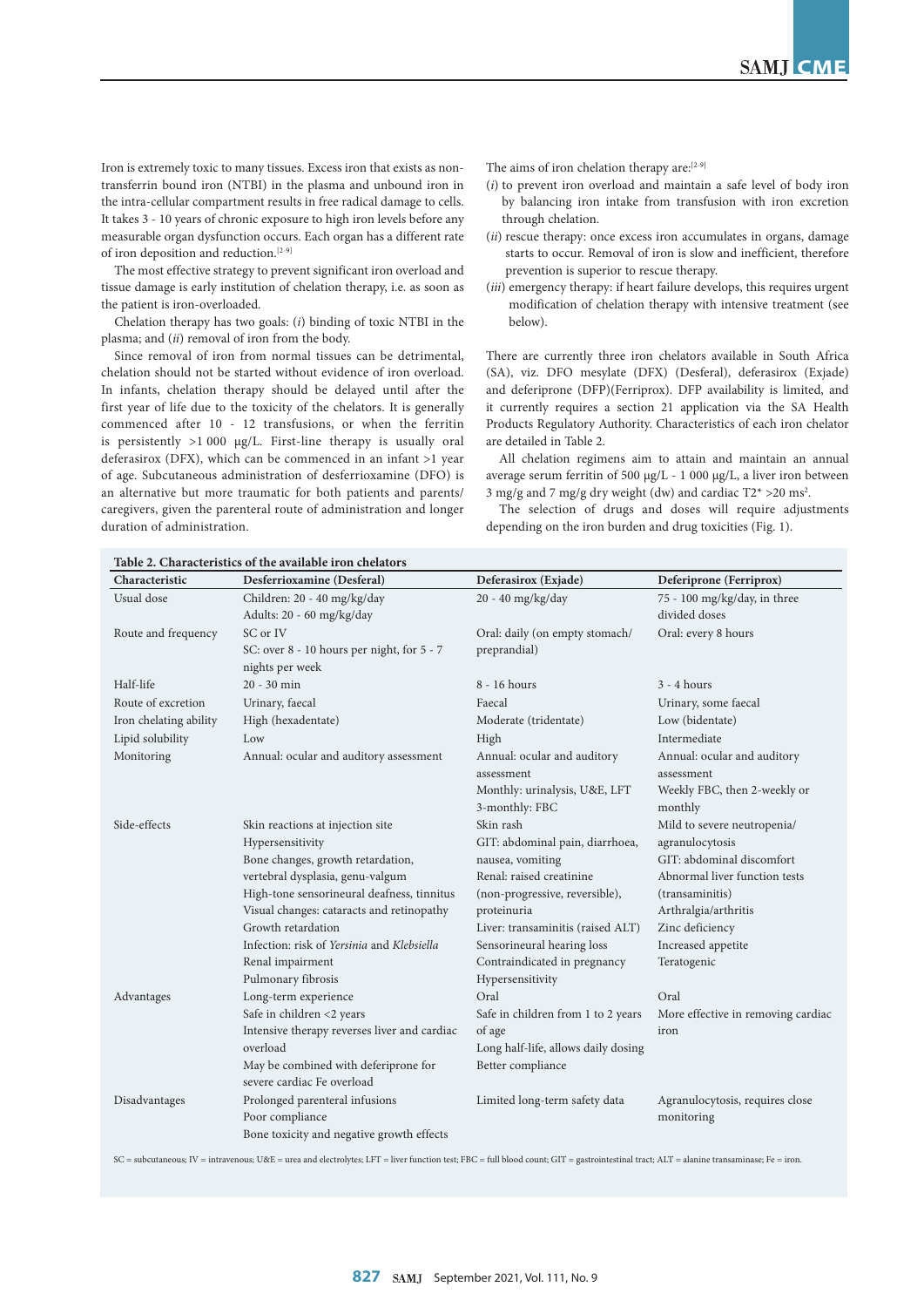

*Fig. 1. Algorithm for optimal monitoring of iron accumulation and chelation. (Hb = haemoglobin; DFX = deferisirox; DFO = desferrioxamine; SC = subcutaneous; MRI = magnetic resonance imaging; LIC = liver iron concentration; Fe = iron; DFP = deferiprone; IV = intravenous.) \*if available.*

Iron overload needs to be monitored regularly. Direct measurement of liver iron concentration via liver biopsy is invasive.

The following are methods of indirect measurement of tissue iron stores:

- serum ferritin
- magnetic resonance imaging (MRI) T2\* for cardiac iron assessment
- MRI R2 (FerriScan) for liver iron assessment.

Serum ferritin is simple to perform, inexpensive and widely available. It is most

useful in identifying trends. Levels should be monitored 3-monthly after the first 10 transfusions. Decisions to modify dosages should be based on serial measurements of ferritin as opposed to a single reading. Persistently high levels >2 500 ug/L are associated with increased risk of cardiac disease and death. Ferritin levels correlate well with liver iron levels in a linear fashion, but do not always correlate well with myocardial iron deposition, as patients with low ferritin levels may have severe cardiac iron loading and left ventricular (LV) impairment.

Liver iron: The R2 technique (FerriScan) can be performed on a standard MRI machine, but the analysis requires specific software. The advantage of the T2\* technique is that liver and cardiac iron can be measured at the same time. The target should be 3 - 7 mg/g dw equivalent measured by the FerriScan technique. Liver iron >7 mg/g dw is associated with increased complications, including a higher risk of cardiac disease and early death.

Cardiac iron: The best available method for the measurement of cardiac iron is the cardiac MRI T2\*. There is a relationship between low T2\* and impaired LV function. LV impairment becomes increasingly likely when T2\* falls below 20 ms, and is therefore used as a cut-off for the early detection of iron overload.

Cardiac MRI T2\* and the FerriScan are recommended for routine monitoring in children from age ≥10 years. The intervals of the scans depend on whether the results are abnormal or normal (Fig. 1).

Chelation therapy needs to be modified when there is evidence of severe iron overload and/or organ dysfunction. This may be achieved with the following strategies:

- (*i*) Combination therapy:[2] combination treatment with DFO and DFP has been shown to be more effective than DFO monotherapy in: a) reducing serum ferritin; b) reducing liver iron; c) improving cardiac function; d) reversing cardiac failure; and e) reversing impaired glucose tolerance.
- (*ii*) Optimising dosing or switching of preparations.
- (*iii*) Intensive intravenous chelation with continuous high-dose DFO: this is used when aggressive chelation is required with severe iron overload and cardiac or liver dysfunction. This can be given twice a month for a minimum of 72 hours at a maximum dose of 6 g/kg/day, and is given in addition to the regular chelation therapy.

Chelation therapy also needs to be modified if body iron falls or reaches low levels, and doses need to be adjusted to prevent toxicity. Doses should be gradually decreased when the serum ferritin falls below  $1000 \mu g/L$ . Although the current recommendation is to stop the drug when the ferritin is <500 µg/L, one must be cautious, as this may result in rebound labile iron. This can be avoided by gradual dose reductions coupled with more intensive monitoring (monthly ferritin levels) to maintain the ferritin between 500 µg/L and 1 000 µg/L.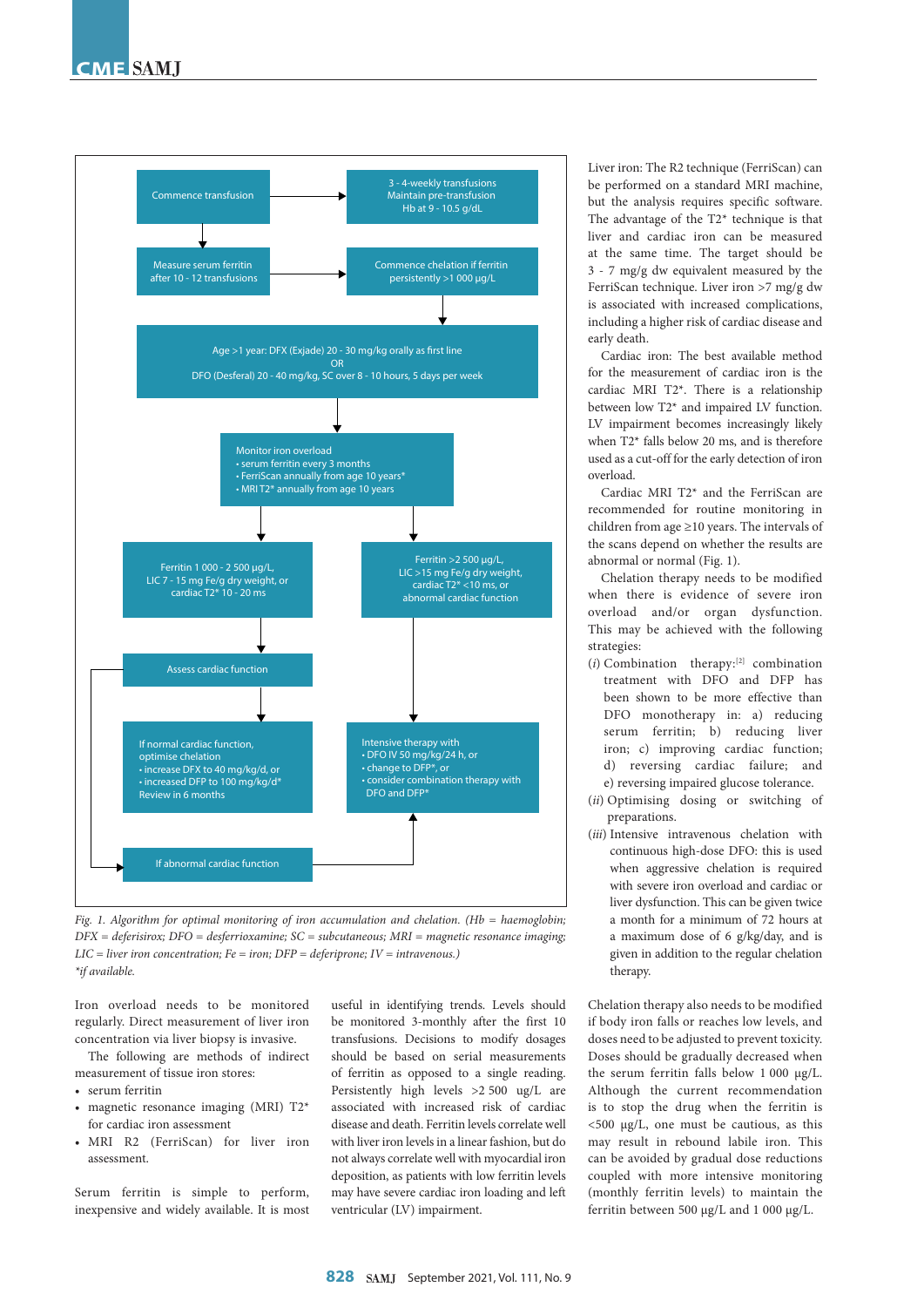#### **Management of complications**

Iron overload is the major cause of morbidity and mortality in TM/TI, and occurs rapidly in patients on a chronic transfusion programme. Most deaths occur due to iron-related cardiomyopathy. Cardiac iron loading takes 8 - 10 years to develop, and the heart is initially devoid of iron for years. Once iron loading in the heart starts, the rate of deposition is rapid.

Iron overload also affects the liver, resulting in cirrhosis and liver failure. Iron deposition in the liver occurs in a linear fashion, and significant iron loading ensues after 6 months of regular transfusions. Pancreatic, thyroid, parathyroid, hypothalamic and pituitary damage may result in endocrinopathies.

#### **Hepatic complications**

Liver disease in thalassaemia is common, and frequently multifactorial.<sup>[10]</sup> The liver is a primary site of iron overloading, and is one of the leading causes of mortality in TDT. Chronic liver iron deposition stimulates fibrogenesis and cirrhosis.[11]

Patients may present with acute or chronic hepatitis (viral or drug-induced), obstructive jaundice, cholangitis, portal hypertension, liver insufficiency or hepatocellular carcinoma. Chronic active HCV infection should be actively managed. The current recommended treatment for HCV is with a combination of pegylated interferon alpha and ribavirin. Ribavirin may result in haemolysis with increased transfusion requirements and iron chelation while on the drug.

Serum ferritin and liver iron deposition have a good correlation. Assessment of liver iron was previously done via a direct measure of dry liver iron and required a needle biopsy or intraoperative wedge biopsy. This is invasive, and as liver iron deposition is patchy, the results are poorly reproducible. MRI is a sensitive measure of tissue iron levels and is a non-invasive alternative to biopsy. Liver iron should be assessed by R2 or T2\* MRI annually. Aggressive intensification of chelation should be instituted if liver iron concentration is >7 mg/g dw. Regular screening for liver dysfunction is recommended (Table 2), which includes monthly LFTs if patients are on DFX or DFP. If the alanine transaminase is increased, it should be repeated after 2 weeks, and if it remains elevated, or is intermittently elevated over a 3-month period, a complete assessment for hepatitis would be indicated<sup>[12]</sup> viz.,

- international normalised ratio/partial thromboplastin time
- hepatitis A IgM
- hepatitis B DNA quantification
- hepatitis C Ab and polymerase chain reaction
- CMV serology, viral load and liver biopsy if the hepatitis C is positive
- ultrasound (US), computed tomography (CT) and endoscopic retrograde cholangio-pancreatogram (ERCP), as indicated.

Hepatitis B vaccination should be given, and antibody titres checked annually to assess immune status. Booster vaccinations may be required (Table 3).

Liver complications should be managed in conjunction with a hepatologist.

#### **Cardiovascular complications**

Cardiac disease due to thalassaemia includes LV dysfunction, pulmonary hypertension and right ventricular (RV) dysfunction.<sup>[16]</sup> The mechanism of LV dysfunction includes a high-output cardiac state, iron overload, vascular disease, myocardial ischaemia and myocarditis.<sup>[6]</sup> Effective iron chelation reduces the risk of cardiac disease and improves survival. Cardiac iron overload develops

from age 10 years in poorly chelated patients. Serum ferritin and liver iron concentration levels do not correlate well with cardiac iron overload.[16] Cardiac MRI T2\* is the best available method for the detection of cardiac iron overload. There is a relationship between low T2\* and impaired LV function. LV impairment becomes increasingly likely when T2\* falls below 20 ms.

T2\* is used to monitor response to chelation, which should be adjusted as necessary.

Early identification of cardiac abnormalities and prompt treatment, including aggressive chelation, can reverse cardiac damage. Smallvolume blood transfusions (to avoid fluid overload) given more frequently, such as fortnightly, may be needed. Higher target pretransfusion Hb level (10 - 12 g/dL) is recommended if there is cardiac dysfunction.<sup>[4]</sup>

Splenectomy, transfusion intensity (frequency and pre-transfusion Hb), history of thrombosis and severity of iron overload are the strongest predictors of pulmonary hypertension. These patients can be effectively managed by initiating regular transfusions to maintain a pre-transfusion Hb of 9.5 g/dL. Thromboprophylaxis should be considered in patients with severe pulmonary hypertension.

Echocardiography and electrocardiograms (ECGs) should be performed annually from age 10 years. Patients with cardiac failure and arrhythmias require urgent cardiac assessment and management. If the tricuspid regurgitant velocity (TRV) is 2.5 - 3.2 m/s and asymptomatic, transfusions and iron chelation should be optimised, and hydroxyurea and anticoagulant therapy should be considered. TRV >3.2 m/s requires referral to the cardiologist for further management.

## **Endocrine complications**

Iron is commonly deposited in endocrine organs, and damage that occurs is usually irreversible. This may result in diabetes mellitus (DM), growth failure, hypothyroidism, hypoparathyroidism, delayed puberty, hypogonadism, gonadal failure and sterility, as well as osteopenia and osteoporosis. The pituitary gland is particularly sensitive to even modest iron overload, with short stature in poorly chelated patients presenting around age 10 years. Regular monitoring of endocrine function is important (Table 1). Growth retardation and skeletal changes may also ensue from DFO toxicity. Patients with a fall-off on growth curves, decreased height velocity or delayed bone age should be referred to an endocrinologist for assessment and management. Hormone replacement therapy is advised for adolescents with hypogonadism.<sup>[3]</sup>

#### **Infections**

Patients with iron overload are susceptible to infection with bacteria such as *Yersinia enterocolitica* and *Vibrio vulnificus*. *Yersinia* is a Gram-negative bacillus that causes severe infection and disseminated tissue sepsis. *V. vulnificus* is a Gram-negative bacillus that can cause severe endotoxaemia, and is associated with high mortality.<sup>[17]</sup>

Other bacteria such as *Escherichia coli* and *Klebsiella pneumoniae* also occur with increased frequency in the presence of iron overload.

Despite significant improvements in blood safety, there remains a risk of transfusion-transmitted infections (TTI). The four major TTIs are caused by HIV, HBV, HCV and syphilis.

Routine paediatric vaccinations should be kept up to date, including the annual influenza vaccine.

#### **Bone complications**

Bone disease in thalassaemia results from bone marrow expansion, iron overload, iron chelation, endocrine dysfunction and vitamin D, C and K and zinc deficiencies.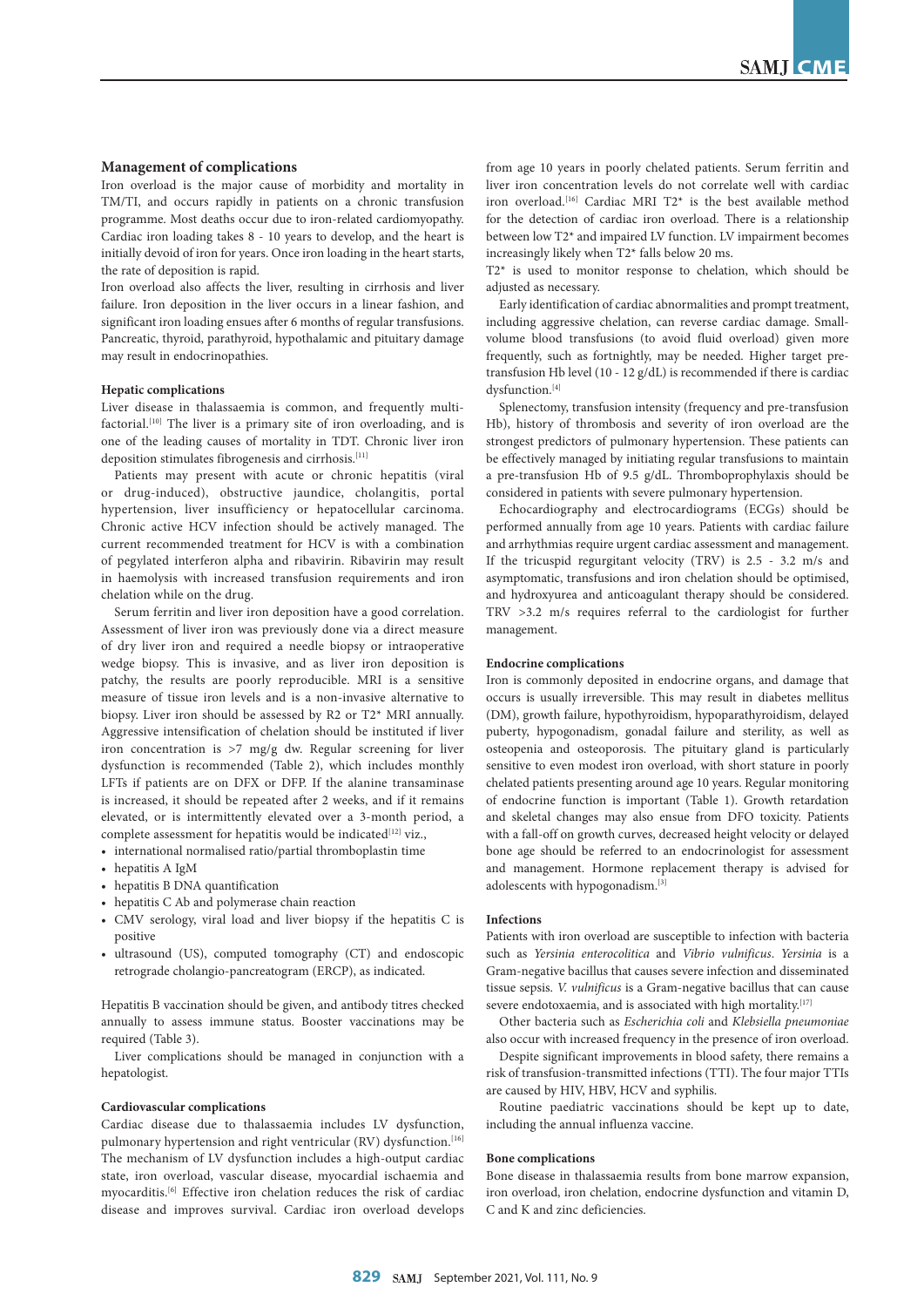# Table 3. Vaccination schedule<sup>[13-15]</sup>

| a. In-hospital vaccination protocol:                                                                                                            |
|-------------------------------------------------------------------------------------------------------------------------------------------------|
| Administer vaccination on the day of discharge, or day 14, whichever comes earlier                                                              |
| Pneumococcal 13-valent conjugate (Prevnar 13) 0.5 mL IM                                                                                         |
| Haemophilus influenza type b vaccine (Hib) 0.5 mL IM                                                                                            |
| Meningococcal protein-conjugate polysaccharide vaccine (Menactra) 0.5 mL IM                                                                     |
| Meningococcal polysaccharide vaccine (Menomune) 0.5 mL IM                                                                                       |
| b. Follow-up vaccination protocol:                                                                                                              |
| 2 months after the initial vaccination:                                                                                                         |
| Pneumococcal polysaccharide (Pneumovax 23) 0.5 mL IM                                                                                            |
| Meningococcal vaccine (Menactra) 0.5 mL IM                                                                                                      |
| Meningococcal polysaccharide vaccine $0.5$ mL IM ( $>1$ - 3 months after first dose)                                                            |
| c. Long-term follow-up:                                                                                                                         |
| Pneumovax 23, 0.5 mL IM, 5 years after first dose of Pneumovax                                                                                  |
| Menactra 0.5 mL IM recommended every 5 years                                                                                                    |
| No additional haemophilus vaccine required                                                                                                      |
| Seasonal influenza vaccine indicated annually                                                                                                   |
| Exceptions:                                                                                                                                     |
| Patients who have received the Pneumovax 23 vaccine in the past year should wait at least 1 year to receive the Prevnar 13 vaccine, followed    |
| by a second Pneumovax 23 vaccine at least 8 weeks later.                                                                                        |
| If 2 doses of the Pneumovax 23 vaccine have been given in the past year, Prevnar 13 should be given 1 year after the last Pneumovax 23 vaccine. |
| If Prevnar 13 has been given to the patient previously, a Pneumovax 23 dose may be given 8 weeks after Prevnar 13                               |
| IM= intramuscular.                                                                                                                              |
|                                                                                                                                                 |

| Table 4. Pre-pregnancy evaluations in thalassaemia major |                                                                                    |  |
|----------------------------------------------------------|------------------------------------------------------------------------------------|--|
| Heart                                                    | ECG, cardiac echo, MRI T2*                                                         |  |
| Liver                                                    | LFTs, ultrasound, FerriScan                                                        |  |
| Endocrine                                                | HbA1c, thyroid, parathyroid functions                                              |  |
| Viral infections                                         | HBV, HCV, HIV, rubella                                                             |  |
| Bone health                                              | DEXA scan, vitamin D and calcium                                                   |  |
| Optimisation of lifestyle issues                         | Stop smoking and alcohol consumption                                               |  |
| Review of medication                                     | Hormone replacement therapy, bisphosphonates, hypoglycaemic agents, iron chelators |  |
|                                                          |                                                                                    |  |

ECG = electrocardiogram; MRI = magnetic resonance imaging; LFT = liver function test; HBV = hepatitis B virus; HCV = hepatitis C virus; DEXA = dual energy X-ray absorptiometry.

The clinical presentation includes growth impairment, ricketslike bony lesions, back pain, spinal deformities, signs of nerve compression, severe osteoporosis and fragility fractures. Long bones, especially the humeri, may be short, with loss of the concave profile, and signs of growth arrest.<sup>[18]</sup>

Timeous and adequate transfusion therapy will prevent irreversible bony abnormalities that occur due to bone marrow expansion, viz. dental abnormalities, malocclusion, recurrent sinusitis and increased susceptibility to fractures.

Paediatric patients on DFO may develop rickets-like bony lesions and sclerotic lesions, severe epiphyseal dysplasia resulting in genu valgum or genu varum, short stature, truncal shortening and vertebral dysplasia.<sup>[18]</sup> These skeletal abnormalities are associated with early initiation of DFO or high doses of DFO in the presence of reduced iron stores. In the latter scenario, skeletal changes are preventable by using lower doses of DFO (20 - 30 mg/kg/d). Bony changes have not been associated with the oral iron chelators, such as DFP and DFX. However, DFP may result in arthropathy and is associated with bone mineralisation defects, hypercalciuria and nephrocalcinosis.

There is a high prevalence of vitamin D deficiency, and this may contribute to osteopenia. Vitamin D supplementation should be commenced when levels are suboptimal. Established osteoporosis in adults should be treated with bisphosphonates and managed by an endocrinologist. Zinc supplementation should be instituted in those with low zinc levels.

# **Renal disease**

Renal disease in thalassaemia is a less well-recognised complication, caused by the disease itself, as well as iron chelators. Manifestations include tubular dysfunction, glomerular dysfunction and resultant proteinuria, haematuria, nephrolithiasis and renal failure.<sup>[19]</sup> Up to 60% of TDT patients develop tubular dysfunction, which is related to iron overload, chronic anaemia and DFO toxicity. A renal biopsy is invasive and risky; therefore, MRI is essential for non-invasive assessment of iron overload. There is also a significant correlation between serum ferritin and renal iron deposition. Splenectomy is an independent risk factor for tubular abnormalities.

DFX is very lipophilic and thus enters the tubular cells to form a highly charged complex with iron, causing a proximal tubulopathy and Fanconi syndrome.<sup>[19]</sup>

# **Thromboembolic disease**

TM may be considered a hypercoaguable state, resulting from abnormalities in platelets and pathological red cells, endothelial dysfunction, coagulation system abnormalities and the presence of microparticles. Splenectomy in patients >35 years of age, anaemia (Hb <9 g/dL) and iron overload all contribute to the hypercoagulable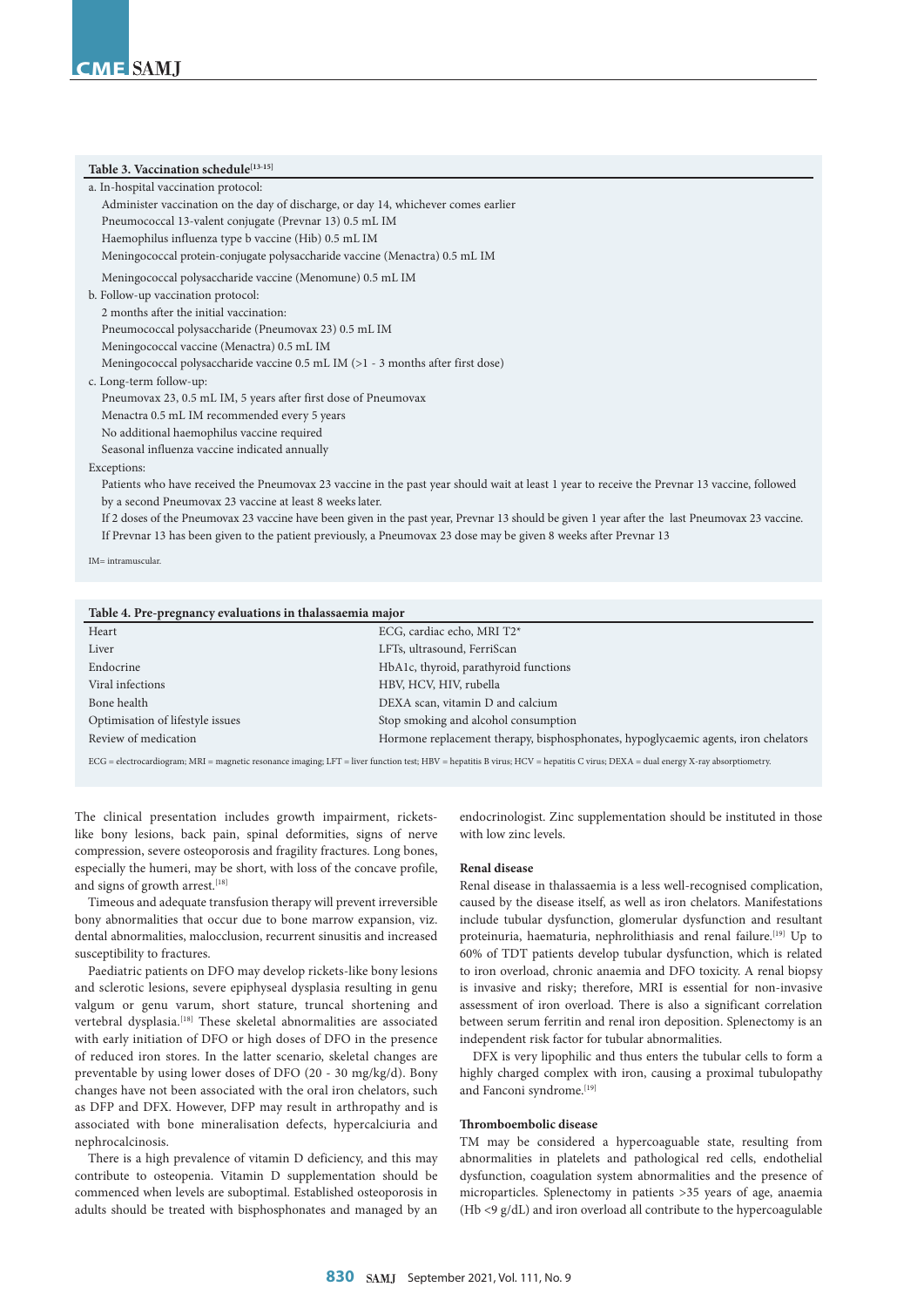state. Patients should be treated according to standard local thrombosis management guidelines.

### **Splenectomy in TM**

(see appendix 1:<http://samj.org.za/public/sup/15898.pdf>).

#### **Thalassaemia in pregnancy**

(see appendix 2:<http://samj.org.za/public/sup/15898.pdf>).

## **Supportive care[3]**

#### **Psychological support**

Thalassaemia patients and their parents require strong social circles and regular psychological support through various stages of the disease, including diagnosis, initiation of transfusion and iron chelation, and transition to self-care.

Psychosocial factors strongly influence adherence to treatment and can also predispose to illnesses such as depression. Ongoing support and encouragement by a multidisciplinary team including a psychologist and social worker are essential to ensure continued adherence to treatment and to address any psychosocial issues.

# **Dental care**

Patients with thalassaemia are vulnerable to many dental complications, including malocclusion, an increased risk of dental caries and periodontal disease. Regular dental follow-up is necessary.

#### **Lifestyle and quality-of-life issues**

With increasing life expectancy of thalassaemia patients, healthcare providers should try their best to ensure that the disease and its treatment cause the least amount of disruption as possible to patients' daily lives. Clinic appointments and transfusion regimens should be arranged in such a way that they have minimal impact on school or work activities.

Physical activity and sport should be encouraged, bearing in mind limitations due to anaemia and cardiopulmonary complications of the disease.

Attention to adequate nutrition includes monitoring for zinc and vitamin D deficiency and encouraging a diet rich in calcium and vitamin E. L-carnitine supplements may have beneficial antioxidant and cardioprotective effects.

#### **Education, prevention and counselling**

Patients need to be provided with age-appropriate information and educational tools regarding their disease, its complications and treatment.

## **Genetic counselling**

This should be available for couples who wish to have a child, and options for prenatal diagnosis must also be discussed.

#### **Transition to adult care**

Transition to self-care and adult clinics coincides with adolescence. This is a period when patients will challenge boundaries, and adherence is compromised. The transition must be gradual, and only when the patient is emotionally ready. Holding joint paediatric and adult outpatient clinics allows for a smoother transition to adult care, and is less intimidating to the patient.

## **Novel therapeutic approaches**

New therapeutic strategies aimed at improving the quality of life and improving outcomes are evolving as a result of improved understanding of the pathophysiology of β-thalassaemia. These include the following:

### **Addressing ineffective erythropoiesis**

Growth differentiation factor 11 (GDF-11): this is overexpressed in immature erythroblasts in β-thalassaemia and induces expansion of erythroid progenitors with consequent ineffective erythropoiesis.[20] Novel strategies to bind/trap GDF11 include sotatercept and luspatercept.

In the BELIEVE trial studying the use of luspatercept, 21% of adults showed a 33% reduction in transfusion requirements, compared with 4.5% on placebo.<sup>[20,21]</sup>

Janus kinase 2 (JAK2) inhibitors: preclinical studies of JAK2 inhibition in mouse models showed improvement in ineffective erythropoiesis and a decrease in splenomegaly, suggesting that the use of ruxolitinib (a JAK1/JAK2 inhibitor) could benefit β-thalassaemia patients.[22,23] The TRUTH Study in TDT showed a decrease in spleen size but no clinically significant improvements in pre-transfusion Hb, hence did not proceed into a phase III study.[24]

#### **Improving iron overload**

Minihepcidins: hepcidin is known to prevent iron utilisation and absorption. Preclinical studies propose that minihepcidins could restrict iron absorption and may be useful in addressing iron overload and improve ineffective erythropoiesis, anaemia and splenomegaly.[22,24]

Transmembrane protease serine 6 (TMPRSS6) inhibitors: TMPRSS6, a transmembrane serine protease produced by hepatocytes, negatively regulates hepcidin expression (by cleaving haemojuvelin) and is thus an important modulator of hepcidin expression.

Manipulation of ferroportin inhibitors and HIF2α: ferroportin plays a crucial role in iron homeostasis by exporting iron from enterocytes to the circulation. Intestinal HIF2α (hypoxia-inducible factor-2α) regulates ferroportin expression in response to changes in systemic iron requirements.[22]

## **Haemoglobin F (fetal haemoglobin) inducers**

Haemoglobin F inducers include: (*i*) DNA methylation inhibitors, such as 5-azacytidine and decitabine; (*ii*) hydroxyurea; and (*iii*) shortchain fatty acids.

# **Bone marrow transplantation**

(see appendix 3:<http://samj.org.za/public/sup/15898.pdf>).

## **Gene therapy**

(see appendix 4:<http://samj.org.za/public/sup/15898.pdf>).

# **Thalassaemia intermedia**

TI or non-transfusion dependent thalassaemia (NTDT) refers to the clinical phenotype of thalassaemia where patients do not require regular lifelong blood transfusions for survival.<sup>[25]</sup> This group includes α-thalassaemia intermedia (HbH disease), β-thalassaemia intermedia and mild to moderate forms of HbE/β-thalassaemia.<sup>[26]</sup>

Patients with TI present with anaemia with varying degrees of severity. Ineffective erythropoiesis, chronic anaemia and iron overload can lead to more severe clinical complications in TI than in a routinely transfused, well-chelated patient with β-thalassaemia major<sup>[27]</sup> (see Table 3, part 1,  $\text{CME}^{[1]}$  for clinical complications of thalassaemia).

Patients with TI should be on routine folic acid supplementation. The specific management of patients with TI includes conventional modalities, novel agents and stem cell transplantation.

### **Transfusion therapy**

Patients with TI are generally transfusion independent. They may require blood transfusions during certain clinical situations, such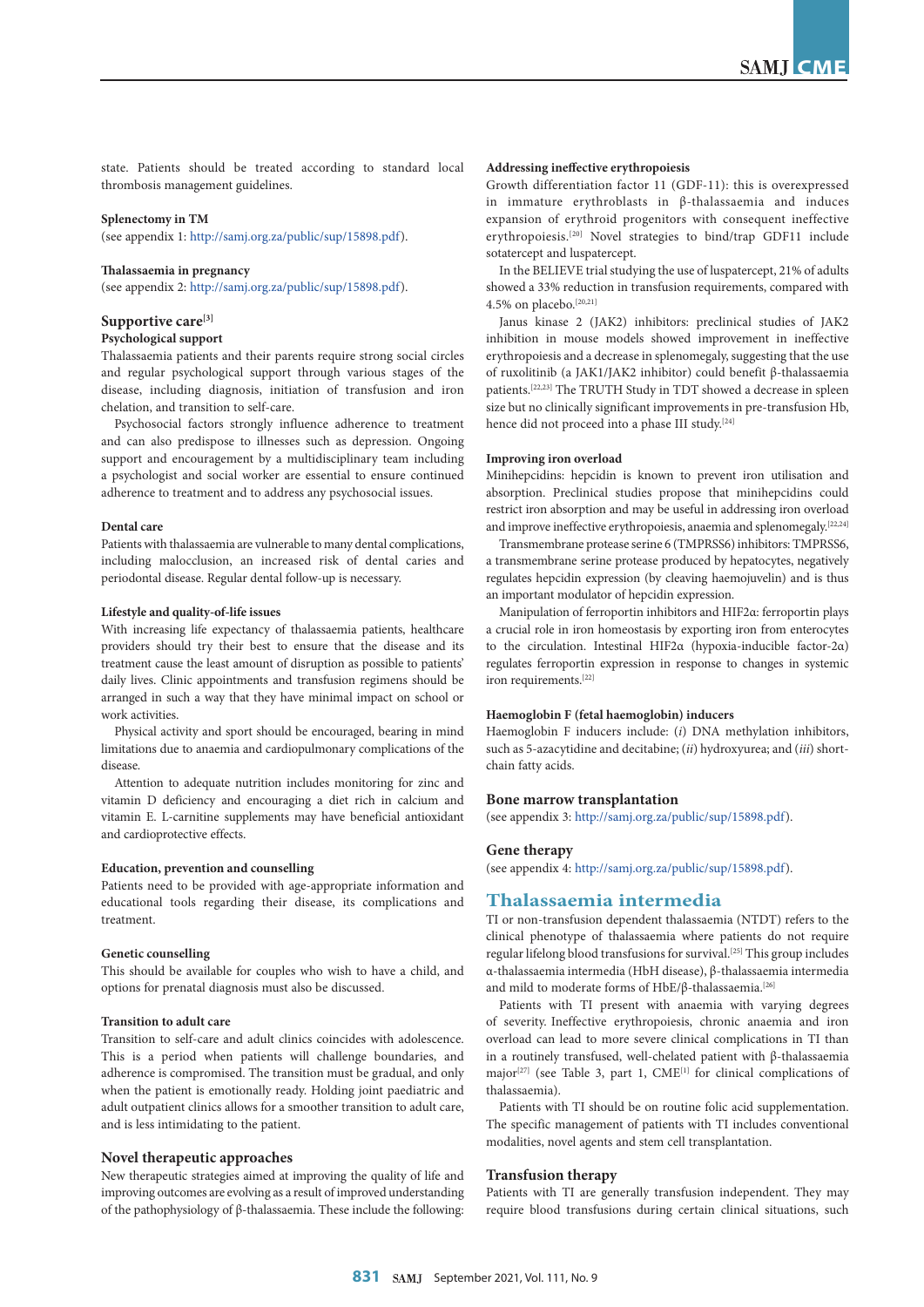as pregnancy, surgery or infection.<sup>[28]</sup> Selected patients may also be instituted on a more regular transfusion regimen for the primary or secondary prevention of specific clinical complications, such as pulmonary hypertension, thromboembolic events, leg ulcers and extramedullary haematopoiesis.<sup>[29]</sup>

#### **Iron chelation**

Iron overload in TI results from increased intestinal iron absorption as a result of chronic hypoxia. Serum ferritin levels underestimate the degree of iron overload in NTDT,<sup>[30,31]</sup> but are nonetheless still a useful test to guide chelation therapy in resource-constrained settings where MRI may not be available. Ferritin levels should be monitored 3-monthly, starting at the age of 10 years, and chelation therapy instituted or interrupted at levels of >800 μg/L and <300 μg/L, respectively). Based on available evidence, DFX is currently the only approved iron chelator for use in NTDT.[29,32]

#### **Modulation of HbF**

Hydroxyurea has been shown to be safe and effective in reducing transfusion requirements in patients with TI. While HbF inducers in general appear promising, larger randomised and controlled trials are needed before their use in TI is widely advocated.<sup>[33]</sup>

#### **Stem cell transplantation**

Stem cell transplantation is rarely performed in TI, and is reserved for those patients who develop transfusion dependency.<sup>[34,35]</sup>

#### **Novel therapies**

Many targeted therapies (discussed above) show promise in the future management of TI, and may be considered for use where it is cost-effective.[28]

# **Thalassaemia minor**

TM is usually asymptomatic and characterised by a borderline or mild anaemia and thalassaemic red cell indices (microcytosis, hypochromia, elevated red cell count and Mentzer index (MCV/RCC ratio) <13. It must be differentiated from iron deficiency anaemia (IDA).

#### **β-thalassaemia minor**

The HbA2 level is typically raised, but may be masked by co-existing IDA (as IDA decreases the  $HbA_2$  level). In such individuals, the IDA should be treated prior to Hb electrophoresis.

Premarital and prenatal counselling are important in β-thalassaemia minor. If the partner also has β-thalassaemia minor, there is a 25% chance of a child born having MT.

No specific treatment is required for individuals with isolated β-thalassaemia minor.

## **Alpha thalassaemia minor**

Alpha thalassaemia minor (deletion or inactivation of 1 or 2 α globin genes) is usually asymptomatic. In contrast to β-thalassaemia minor, the HbA2 level is normal or borderline low, and the diagnosis is suspected upon exclusion of other causes of a microcytic anaemia. DNA analysis may be employed in instances where confirmation is necessary, such as in prenatal testing. No specific treatment is required for individuals with isolated α-thalassaemia minor.

**Declaration.** None.

**Acknowledgements.** None.

**Author contributions.** Equal contributions. **Funding.** None.

**Conflicts of interest.** None.

- 1. Alli NA, Patel M, Poole J, Goga Y, Krause A. Thalassaemia (part 1). S Afr Med J 2021;111(6):529-534. <https://doi.org/10.7196/SAMJ.2021.v111i6.15724>
- 2. Yardumian A, Tefler P, Darbyshire P. Standards for the clinical care of children and adults with thalassaemia in the UK. Public Health England, 2008. [http://sct.screening.nhs.uk/](http://sct.screening.nhs.uk/standardsandguidelines) [standardsandguidelines](http://sct.screening.nhs.uk/standardsandguidelines) (accessed 5 May 2014).
- 3. Cappellini MD, Cohen A, Porter J, et al. Guidelines for the Management of Transfusion Dependent Thalassaemia (TDT). 3rd ed. Nicosia, Cyprus: Thalassaemia International Federation, 2014.
- 4. Vichinsky E, Levine L, Bhatia S, et al. Standards of Care Guidelines for Thalassemia. Oakland, California: Children's Hospital & Research Center Oakland, 2012. [http://hemonc.cho.org/](http://hemonc.cho.org/thalassemia/documents/SOCGuidelines2012.pdf) [thalassemia/documents/SOCGuidelines2012.pdf](http://hemonc.cho.org/thalassemia/documents/SOCGuidelines2012.pdf) (accessed 5 May 2014).
- 5. Ho PJ, Tay L, Lindeman R, Catley D, Bowden K. Australian guidelines for the assessment of iron overload and iron chelation in transfusion dependent thala other congenital anaemias. Internal Med J 2011;41(7):516-24. [https://doi.org/10.1111/j.1445-](https://doi.org/10.1111/j.1445-5994.2011.02527.x) [5994.2011.02527.x](https://doi.org/10.1111/j.1445-5994.2011.02527.x)
- 6. Angellucci E, Barosi G, Camaschella C, et al. Italian Society of Haematology practice guidelines for the management of iron overload in thalassemia major and related disorders. Haematologica 2008;93(5):741-752. <https://doi.org/10.3324/haematol.12413>
- 7. Anaemia Institute for Research and Education and the Thalassemia Foundation of Canada. Guidelines for the Clinical Care of Patients with Thalassaemia in Canada. New York, Ontario: Thalassaemia Foundation of Canada, 2009. [http://www.thalassemia.ca/wp-content/uploads/](http://www.thalassemia.ca/wp-content/uploads/Thalassemia-Guidelines_LR.pdf) [Thalassemia-Guidelines\\_LR.pdf](http://www.thalassemia.ca/wp-content/uploads/Thalassemia-Guidelines_LR.pdf) (accessed 30 August 2021).
- 8. Musallam KM, Angastiniotis M, Eleftheriou A, et al. Cross-talk between available guidelines for the management of patients with beta-thalassemia major. Acta Haematologica 2013;130:64-73. [https://](https://doi.org/10.1159/000345734) [doi.org/10.1159/000345734](https://doi.org/10.1159/000345734)
- 9. Shah FT, Sayani F, Trompeter S, et al. Challenges of blood transfusions in β-thalassemia. Blood Rev 2019;37:100588.<https://doi.org/10.1016/j.blre.2019.100588>
- 10. Taher AT, Weatherall DJ, Cappellini MD. Thalassaemia. Lancet 2018;391(10116):155-167. [https://](https://doi.org/10.1016/S0140-6736(17)31822-6) [doi.org/10.1016/S0140-6736\(17\)31822-6](https://doi.org/10.1016/S0140-6736(17)31822-6)
- 11. Taher AT, Cappellini MD. How I manage medical complications of β-thalassemia in adults. Blood 2018;132(17):1781-1791. <https://doi.org/10.1182/blood-2018-06-818187>
- 12. Vichinsky E, Levine L, Bhatia S, et al. Standards of care guidelines for thalassaemia, 2012. Oakland: Children's Hospital and Research Centre, 2012. [https://thalassemia.com/documents/](https://thalassemia.com/documents/SOCGuidelines2012.pdf) [SOCGuidelines2012.pdf](https://thalassemia.com/documents/SOCGuidelines2012.pdf) (accessed 30 August 2021).
- 13. Centers for Disease Control and Prevention. CDC Recommended Adult Immunization Schedule. CDC, 2015.<http://www.cdc.gov/vaccines/schedules/hcp/adult.html> (accessed 30 May 2021).
- 14. Meiring S, Hussey G, Jeena P, et al. Recommendations for the use of meningococcal vaccines in South Africa. South Afr J Infect Dis 2017;32:82-86.
- 15. Cassinerio E, Baldini IM, Alameddine RS, et al. Pregnancy in patients with thalassemia major: A cohort study and conclusions for an adequate care management approach. Ann Hematol 2017;96(6):1015-1021.<https://doi.org/10.1007/s00277-017-2979-9>
- 16. Farmakis D, Triposkiadis F, Lekakis J, et al. Heart failure in haemoglobinopathies: Pathophysiology, clinical phenotypes, and management. Eur J Heart Fail 2017;19(4):479-489. [https://doi.org/10.1002/](https://doi.org/10.1002/ejhf.708) [ejhf.708](https://doi.org/10.1002/ejhf.708)
- 17. Lal A. Iron in health and disease: An update. Indian J Pediatr 2020;87(1):58-65. [https://doi.](https://doi.org/10.1007/s12098-019-03054-8) [org/10.1007/s12098-019-03054-8](https://doi.org/10.1007/s12098-019-03054-8)
- 18. Piga A. Impact of bone disease and pain in thalassemia. Hematology Am Soc Hematol Educ Program 2017(1):272-277.<https://doi.org/10.1182/asheducation-2017.1.272>
- 19. Demosthenous C, Vlachaki E, Apostolou C, et al. Beta-thalassemia: Renal complications and mechanisms: A narrative review. Hematology 2019;24(1):426-438. [https://doi.org/10.1080/160784](https://doi.org/10.1080/16078454.2019.1599096) 54.2019.159909
- 20. Cappellini MD, Porter J, Origa R, et al. Sotatercept, a novel transforming growth factor b ligand trap, improves anemia in β-thalassemia: A phase II, open-label, dose-finding study. Haematologica 2019;104(3):477-484.<https://doi.org/10.3324/haematol.2018.198887>
- 21. Motta I, Bou-Fakhredin R, Taher AT, et al. Beta thalassemia: New therapeutic options beyond transfusion and iron chelation. Drugs 2020;80:1053-1063. https://doi.org/10.1007/s40265-020transfusion and iron chelation. Drugs 2020;80:1053-1063. https://doi.o [01341-9](https://doi.org/10.1007/s40265-020-01341-9)
- 22. Cappellini MD, Porter JB, Vip Viprakasit V, et al. A paradigm shift on beta-thalassaemia treatment: How will we manage this old disease with new therapies. Blood Rev 2018;32:300-311. [https://doi.](https://doi.org/10.1016/j.blre.2018.02.001) [org/10.1016/j.blre.2018.02.001](https://doi.org/10.1016/j.blre.2018.02.001)
- 23. Casu C, Presti VL, Oikonomidou PR, et al. Short-term administration of JAK2 inhibitors reduces splenomegaly in mouse models of beta-thalassemia intermedia and major. Haematologica 2018;103(2):e46-e9.
- 24. Taher AT, Karakas Z, Cassinerio E, et al. Blood 2018;131(2):263-265. [https://doi.org/10.1182/](https://doi.org/10.1182/blood-2017-06-790121) [blood-2017-06-790121](https://doi.org/10.1182/blood-2017-06-790121)
- 25. Musallam KM, Rivella S, Vichinsky E, et al. Non-transfusion-dependent thalassemias. Haematologica 2013;98(6):833-844. <https://doi.org/10.3324/haematol.2012.066845> 26. Weatherall DJ. The definition and epidemiology of non-transfusion-dependent thalassemia. Blood
- Rev 2012;26(Suppl 1):S3-S6. [https://doi.org/10.1016/S0268-960X\(12\)70003-6](https://doi.org/10.1016/S0268-960X(12)70003-6)
- 27. Asadov C, Alimirzoeva Z, Mammadova T, et al. β-Thalassemia intermedia: A comprehensive overview and novel approaches. Int J Hematol 2018;108:5-21. [https://doi.org/10.1007/s12185-018-](https://doi.org/10.1007/s12185-018-2411-9) [2411-9](https://doi.org/10.1007/s12185-018-2411-9)
- 28. Ben Salah N, Bou-Fakhredin R, Mellouli F, et al. Revisiting beta thalassemia intermedia: Past, present, and future prospects. Hematology 2017;22(10):607-616. [https://doi.org/10.1080/1024533](https://doi.org/10.1080/10245332.2017.1333246) [2.2017.1333246](https://doi.org/10.1080/10245332.2017.1333246)
- 29. Taher A, Vichinsky E, Musallam K, et al. Guidelines for the Management of Non-Transfusion Dependent Thalassaemia (NTDT). Nicosia, Cyprus: Thalassaemia International Federation, 2013. 30. Taher A, El Rassi F, Isma'eel H, et al. Correlation of liver iron concentration determined by
- R2 magnetic resonance imaging with serum ferritin in patients with thalassemia intermedia. Haematologica 2008;93(10):1584-1586. <https://doi.org/10.3324/haematol.13098>
- 31. Pakbaz Z, Fischer R, Fung E, et al. Serum ferritin underestimates liver iron concentration in transfusion independent thalassemia patients as compared to regularly transfused thalassemia and sickle cell patients. Pediatr Blood Cancer 2007;49(3):329-332. <https://doi.org/10.1002/pbc.21275>